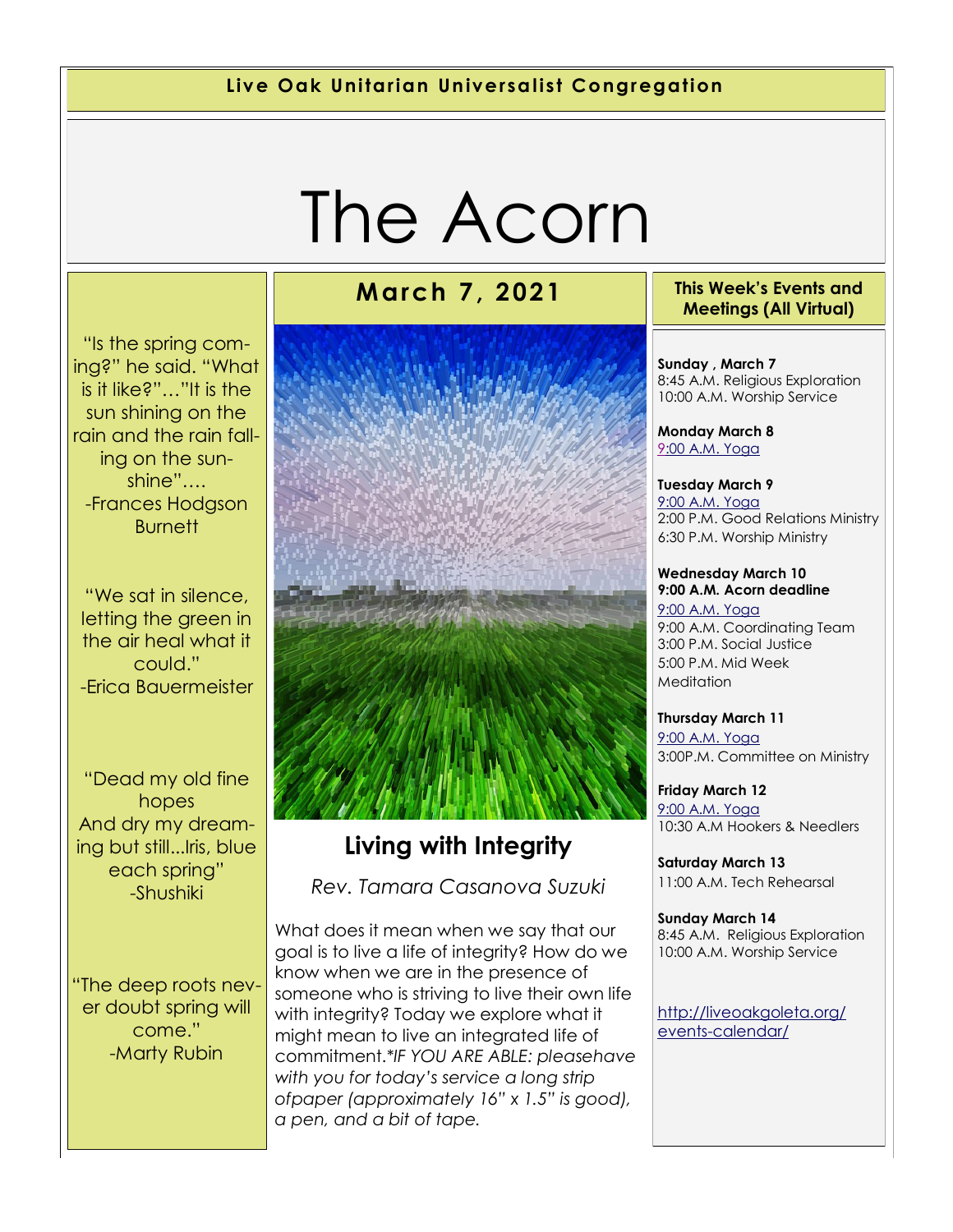PAGE 2 **THE ACORN** 

# **Worship Service 03.07.21**

# **Live Oak Unitarian Universalist Congregation of Goleta Order of Service March 7, 2021**

# *Living with Integrity*

**Worship Service by the Reverend Tamara Casanova Suzuki A/V support: Marty Jenkins; Tech support: Drew Carter** 

**Music for Gathering** *(begins at 9:50 a.m.)* John Douglas, Music Director

**Prelude**

**Welcome Song** ~ *Come, Come, Whoever You Are* #188 Words adapt. Rumi, Music Lynn Adair Unger

**Welcome Megan Moyer, Worship Associate** 

**Chalice Lighting** 

**Call to Worship** 

**Opening Song** ~ *Wake, Now, My Senses* #298 (verses 1, 3, 4, 5) Words Thomas J.S. Mikelson, Music Traditional Irish melody

**Stewardship Season Sharing Carrie Topliffe and Paul Maliszewski** 

**Sharing of Joys and Sorrows**

**Meditation**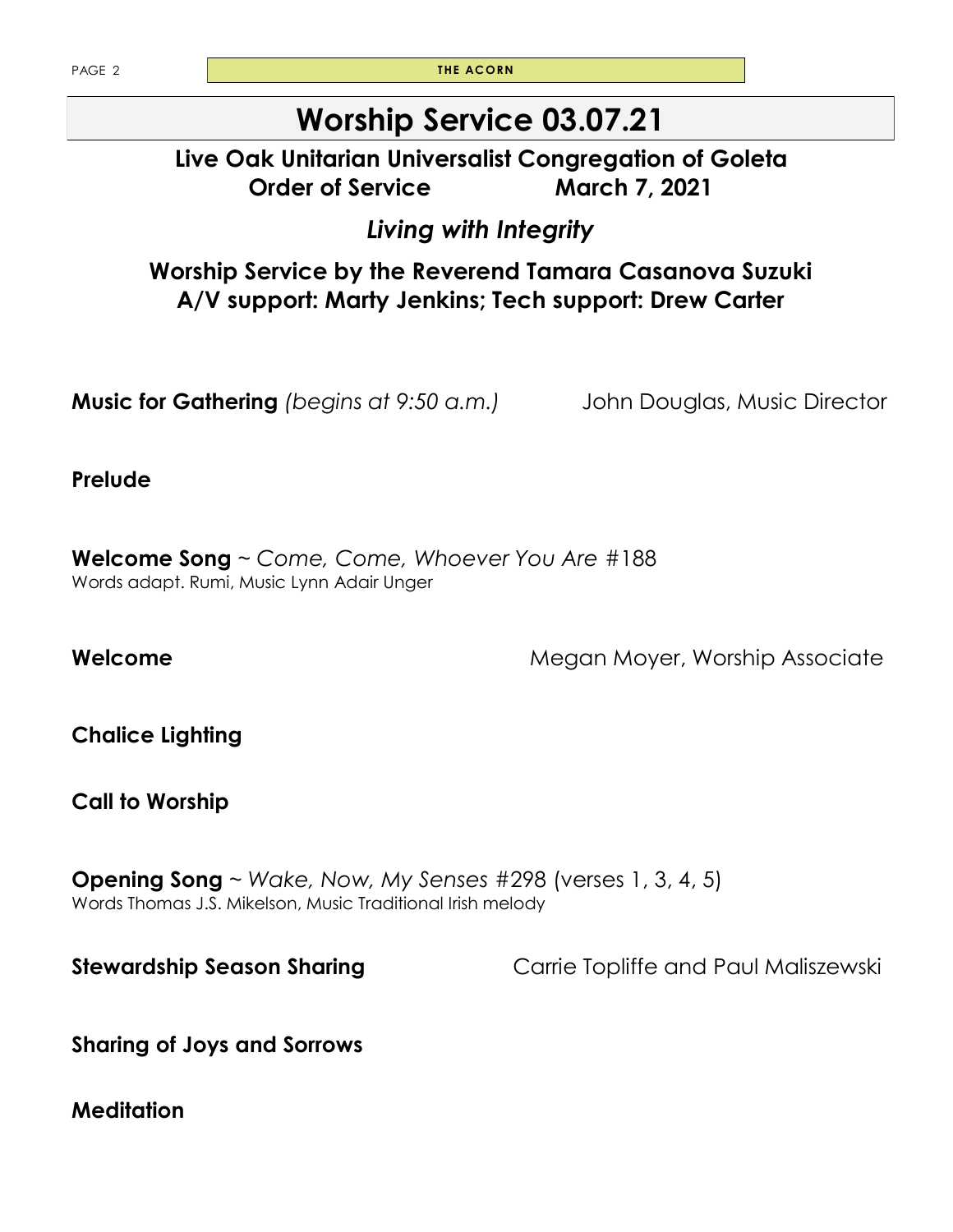**THE ACORN** PAGE 3

# **Worship Service 03.07.21**

**Congregational Response** ~ *Filled with Loving Kindness* #1031 Words: Traditional Buddhist Meditation; Music: Ian Riddell

**Homily** *Living with Integrity Rev. Tamara Casanova Suzuki* 

**Musical Response** 

**Sharing in Stewardship** Liz Zok

**Closing Song** ~ *Pass on the Light* Words: Jan Elicker; Music: Clif Hardin

**Benediction**

**Postlude** 

*Five-minute break and then all are invited to re-gather for our after-service social hour.*

**Live Oak Sunday Worship** 

**Time: March 7, 2021 10:00 AM Pacific Time** 

**Join Zoom Meeting** 

<https://zoom.us/j/991200709>

**Meeting ID**: 991 200 709

**Dial by your location** 

+1 253 215 8782 US

+1 301 715 8592 US

Find your local number: <https://zoom.us/u/a3HkXnuGD>

# **Mid-Week Meditation and Sharing continues!**

We will continue to meet virtually for our Mid-Week Meditation and Sharing gatherings. Please join us every Wednesday at 5:00. Link is in the Acorn or on the home-page of the Live Oak website.

> **Join Zoom Meeting—Meeting ID**: 592 669 597 <https://zoom.us/j/592669597>

**Dial by your location** +1 253 215 8782 US +1 301 715 8592 US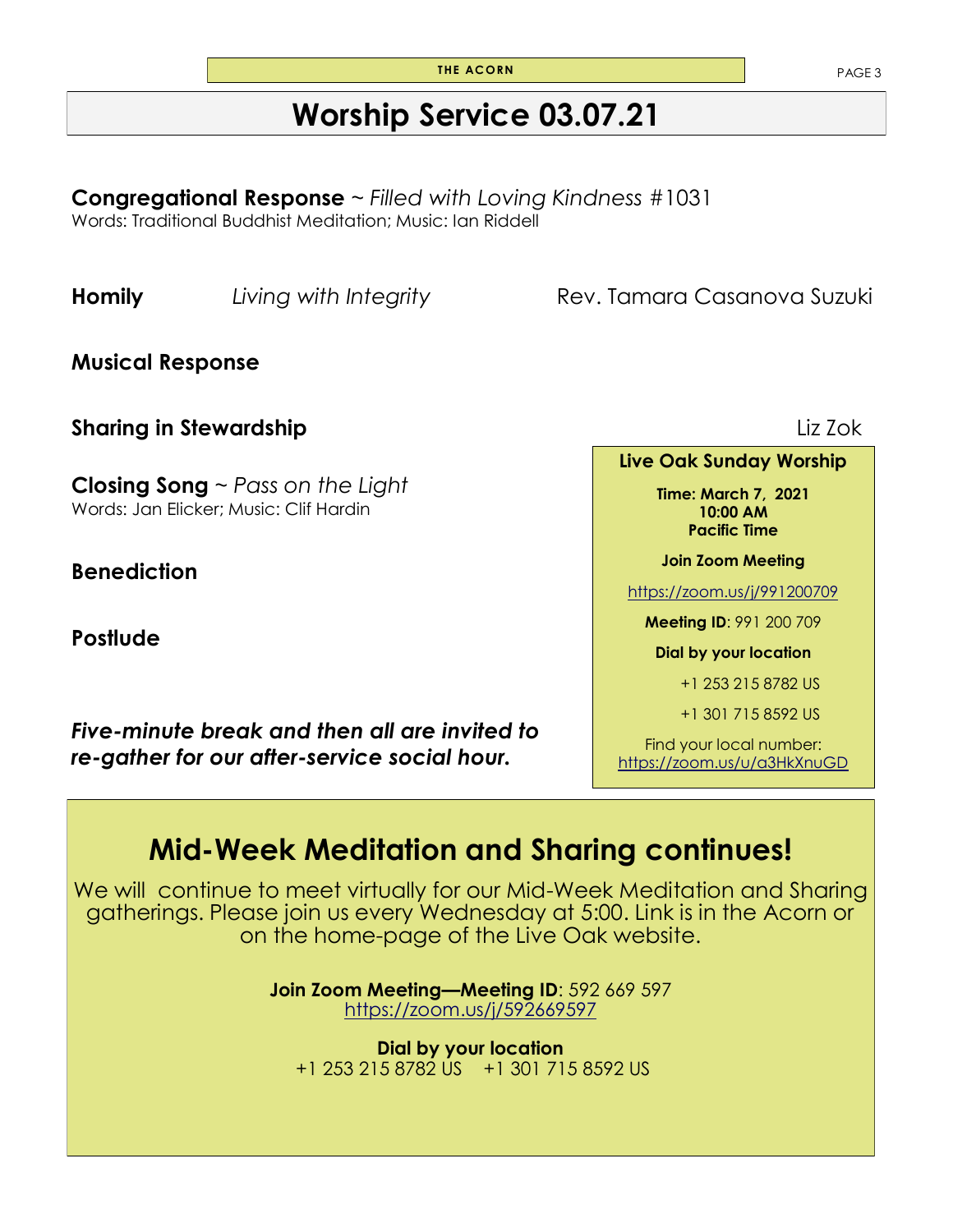# **Upcoming Services**

# **March 14** *Solidarity and Racial Justice* **Shelly Tochluk, joined by local UU ministers**

The last year brought multiple, ongoing crises to the forefront of our minds. Health inequities in the face of a global pandemic. Police violence against Black people. The spread of massive conspiracy theories leading to a white supremacist, anti-democratic insurrection. Calls to stand in solidarity for racial justice have been loud and clear. How do we take action? Many of us also feel unsure about what to do. Do we really want to abolish the police? How can we stand in solidarity if we feel conflicted? How do we bridge the divide?

Special Zoom link for this service only:

[https://zoom.us/j/209555249?](https://zoom.us/j/209555249?pwd=dkVSdDE1ZWh5dHBVcXo2ZHVKQUJkQT09) [pwd=dkVSdDE1ZWh5dHBVcXo2ZHVKQUJkQT09](https://zoom.us/j/209555249?pwd=dkVSdDE1ZWh5dHBVcXo2ZHVKQUJkQT09)

Meeting ID: 209 555 249

Passcode: 2020

One tap mobile

+16699006833

*This service will also stream live on Chalice UU's YouTube and FaceBook*

# **March 21** *Claiming Your Power* **Rev. Tamara Casanova Suzuki**

Lao Tzu has written: "Knowing others is intelligence; knowing yourself is true wisdom. Mastering others is strength; mastering yourself is true power." Today we spend a bit of time considering the role of power, in its many forms, in our lives.

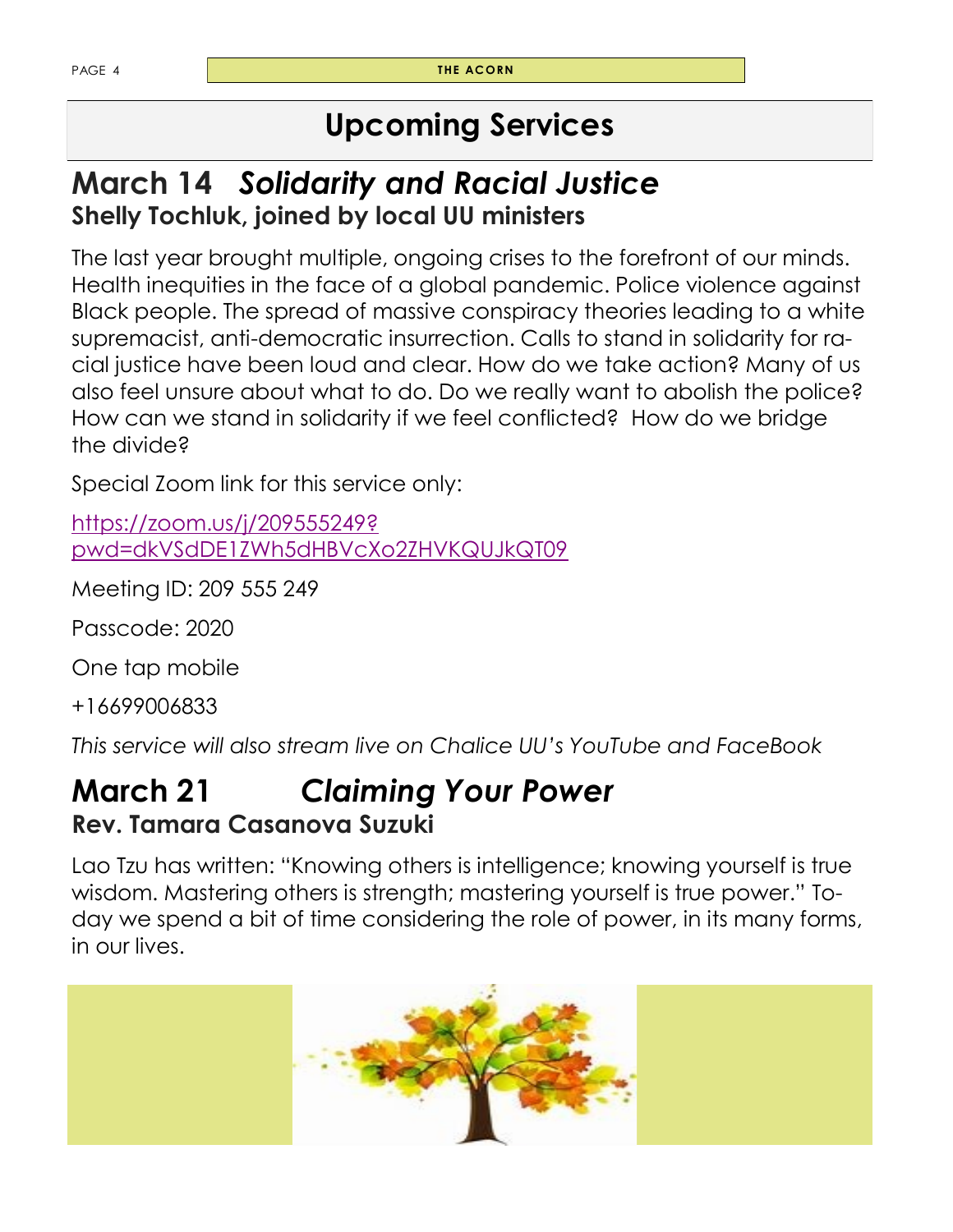# **Religious Exploration 03.07.21**

Thank you to Melanie and Krystal for your time and energy last week with the kids, you are invaluable and lovely, who could ask for anything more?

THIS SUNDAY we will start in ZOOM, today is the humble beginnings of the ChUUrchcraft curriculum. We will be talking about the Interfaith Temple that is the beginning point, and we will create it together. Again, we will start at 8:45 AM on Sunday to have maximum time, and we will be going onto the server before we end to see the diagram of the Interfaith Temple.

Again, we would like to offer a one-hour experience for Sunday, so in order to assure we all in, please arrive to RE this week, no later than 8:45 AM, we will need to end at 9:45 AM so Krystal and Steven can go into service (we lingered last week but this week we cannot, both Steven and Krystal have roles in service. Steven will open the zoom room at 8:30 for any early birds. **PLEASE BE ON TIME** 

If you have not been on the USSB server or whitelisted, contact Steven at [dresteven@liveoakgoleta.org](mailto:dresteven@liveoakgoleta.org) if you are interested in coming this Sunday. You will not be able to get in and participate if this is not done in advance and we cannot do it Sunday morning.

We will meet Sunday on our usual zoom link.

Below is a link to a ChUUrchcraft virtual world a congregation in Virginia built. It's very very cool if one asked me… check it out it's a little over 15 minutes.

https://youtu.be/YXvW1wqHQhU

### **Live Oak Religious Exploration**

**Time: March 7, 2020 8:30 AM log in**

**Join Zoom Meeting**  [Click Here](https://zoom.us/j/9954380524?pwd=UzZORVVKbnhBamtqT2craHE0Y255UT09)

**Meeting ID**: 995 438 0524

**Password:** 007564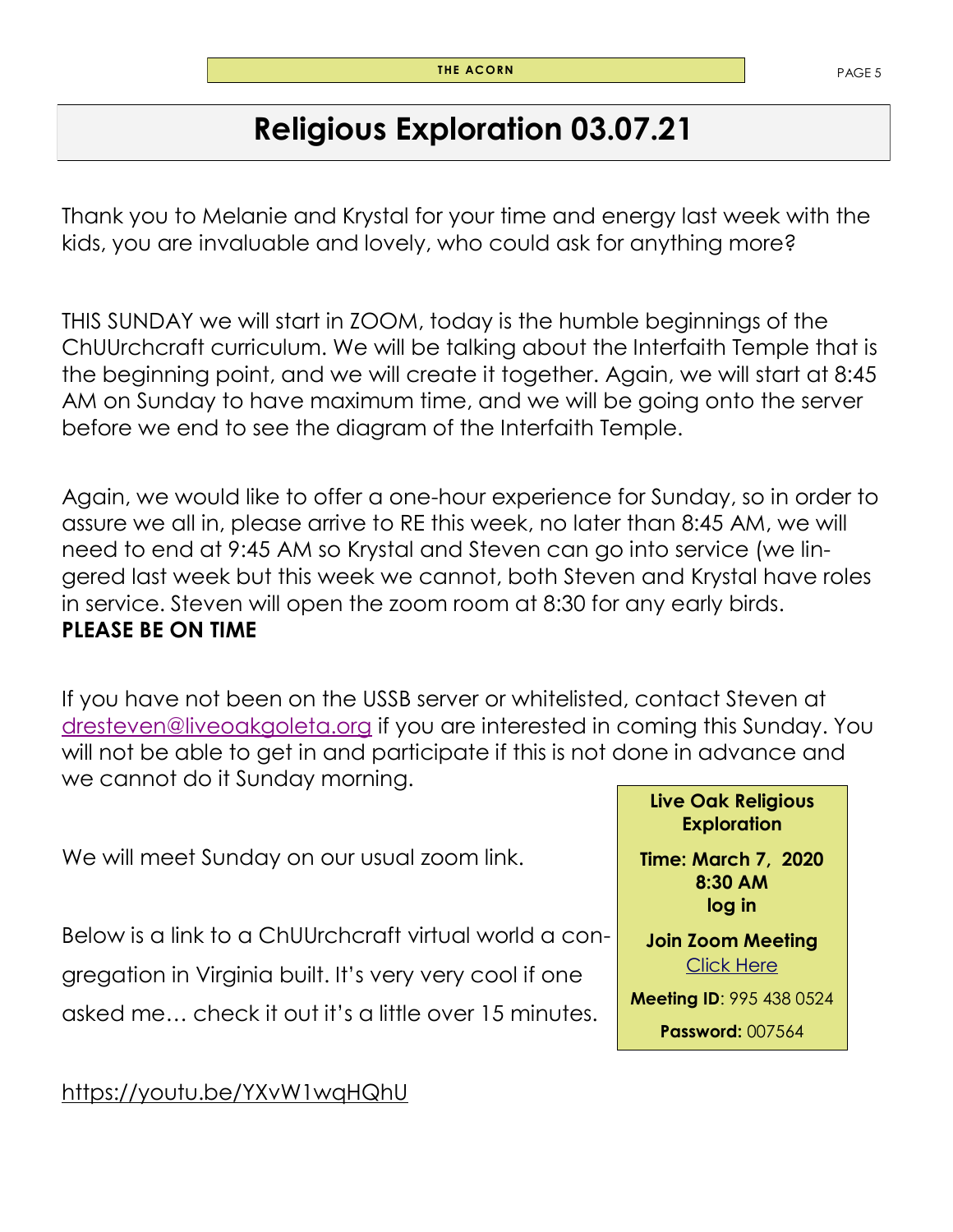# **Social Justice Upcoming Activities**

- **March 7, 4 pm**  *LO Talking Circle,* Supporting Our Immigrant Neighbors, join our zoom discussion and tell us what you think!! Join Zoom Meeting: https://zoom.us/j/95910801433
- **March 7-14**  *Love Your Neighbor Weekend*, sponsored by the Interfaith Sanctuary Alliance. Learn more here: https://loveyourneighborsb.org
- **March 11, Thursday, 7-8:30**, *Community Panel Discussion* about "What's next on Immigration." RSVP at https://isasbwhatsnext.eventbrite.com
- **March 13, Saturday, 7-8:30**, *Zoom documentary film on Immigrants' Rights*  and a discussion with local providers. RSVP at https:// isasbmovienight.eventbrite.com
- **Join the Interfaith Sanctuary Alliance** (ISA) for a virtual film screening of movie sharing stories from our immigrant neighbors, to be followed by a panel discussion with representatives from Immigrant Hope SB, the Immigrant Legal Defense Center , and IMPORTA SB. Join us as we learn about ways to support our local immigrant neighbors in 2021 and beyond!

# **"BIPOCedness" Monthly Meeting**

The past four years have created some serious racial polarity. For many of us in the-Tri-Counties, we are small islands of "BIPOCedness" finding solace in our communities of faith as Unitarian Universalists. What might be available if we were able to gather virtually as a BIPOC community monthly to allow for the exploration and development of creating a safe place? We would be able to: discuss our lives and experiences, share resources, play music, and foster an inclusive springboard for the faith we so ardently love?

Matt Chapa and Ayanna Gaines, two Chalice members, are eager to find out.

# *Note: this is for people who identify as Black, Indigenous, or People of Color (BIPOC).*

Please join us on Thursday, March 11th from 7-8pm via Zoom for an informal get-together so that we might gauge the interest of our BIPOC siblings. Join Zoom Meeting

<https://zoom.us/j/95532331455?pwd=TFI3b2MwUG96MmN0c1M5RHZiUXFsZz09>

One tap mobile+16699006833 Meeting ID: 955 3233 1455 Passcode: 305115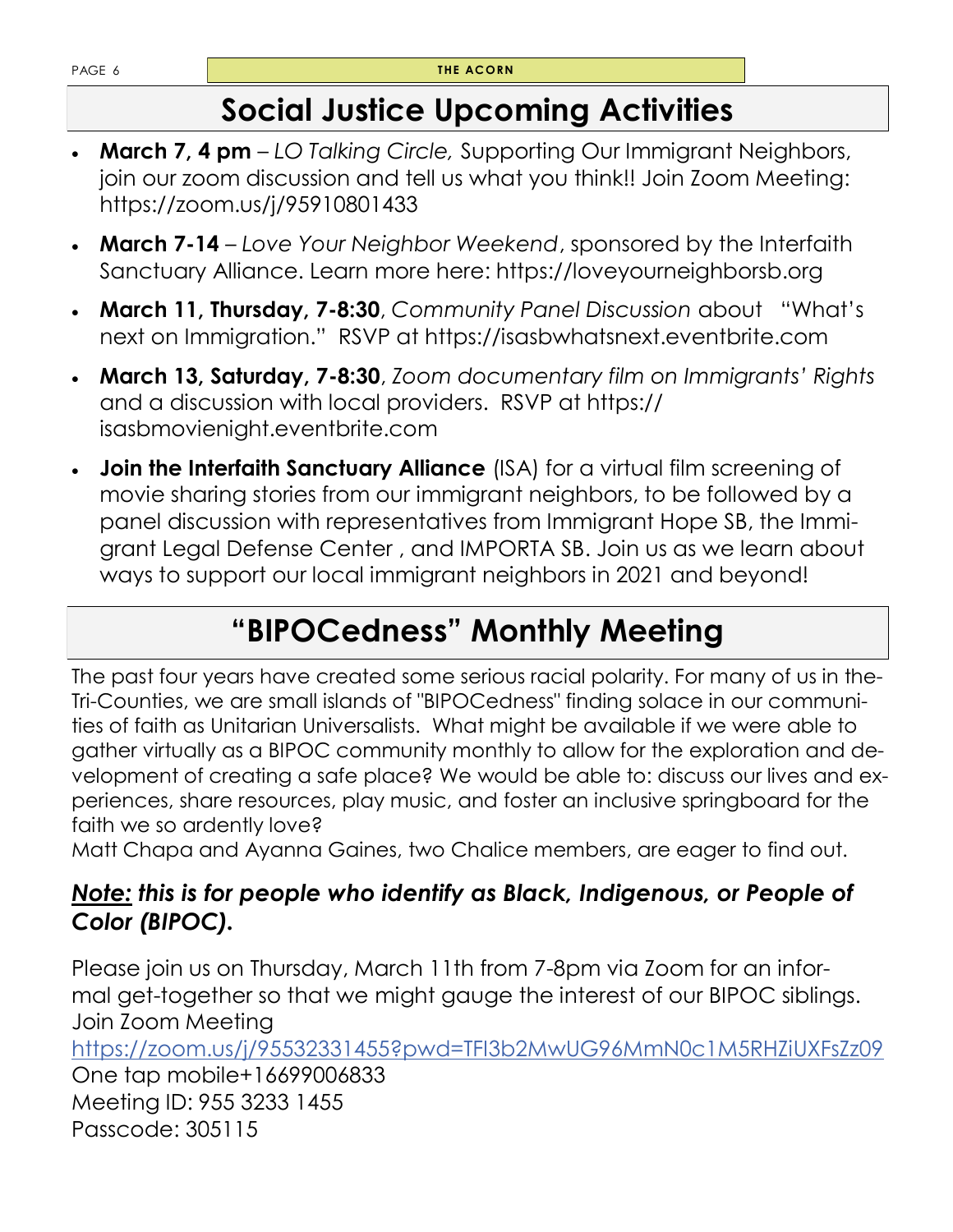# **Greetings From Your Fundraising Shepherds**

Friends, you haven't heard from us for a while, and so we'd like to share a few thoughts with you. First of all, as shepherds we worked at the early stages with Peter Haslund on the Live Oak Giving Campaign. This effort, under Peter's masterful guidance, was extremely successful thanks to the great generosity of so many of you. Together, we raised over \$28,000, which will go a long way toward shoring up Live Oak's pandemicimpacted budget. Thanks once again to all who contributed (and those who plan to)!

Due to the success of the Giving Campaign we are postponing, for now, our Live Oak auction. On the heels of this campaign, we didn't want to come back right away to ask folks to come up with creative auction offerings. During the pandemic, both the auction itself and the auction events would need to be held virtually, of course. You've already been quite generous, and it seemed we shouldn't push an online auction at this time. Also, if we can hold in-person auction events at a later date, that will be much more fun! That being said, we want to thank Teka Penteriche for her willingness to still head up a future auction, whether the event is virtual or in-person. Additionally, the shepherds have found two other Live Oak members who are willing to be co-chairs with Teka sometime after May when they are both available. Stay tuned later in the spring for updates as to if and when we might hold our special annual FUN-draiser.

Your fundraising shepherds still have some other ideas in the works that can be functional even when we are in a lockdown. Here are two that we've mentioned previously in The Acorn:

1. **Sell items** to Live Oak members by advertising in The Acorn. For example, Kristin Ingalls has shown and sold two beautiful handmade tapestries in this way and then donated the proceeds to Live Oak. Thank you, Kristin! And most recently, Priscilla Marchus and Glen Takaichi have generously donated their condo on Kauai for a week to a Live Oak family with the proceeds going to Live Oak. Thanks so much, Priscilla and Glen! Is there something that you feel would be of interest to offer in The Acorn? Or you can . . .

2. **Sell items** on outside sites such as Next Door, Facebook Marketplace, or Craigslist. This is the "no shlepping" rummage sale you saw advertised in The Acorn during the fall. **Bottom line**: these sorts of sales are easy and free to advertise, with the profits going to Live Oak. Of course, using outside sites allows for money to come not from other Live Oak members but from outside of the congregation.

Please feel free to post a sale item (with a photo) in The Acorn. Or you can contact any of the Fundraising Shepherds if you would like to discuss items for sale or other creative fundraising ideas that you may have.

### Thank you!

Your Shepherds– *Carter & Wendy Morgan, Kristin Ingalls, Paula Bagalio*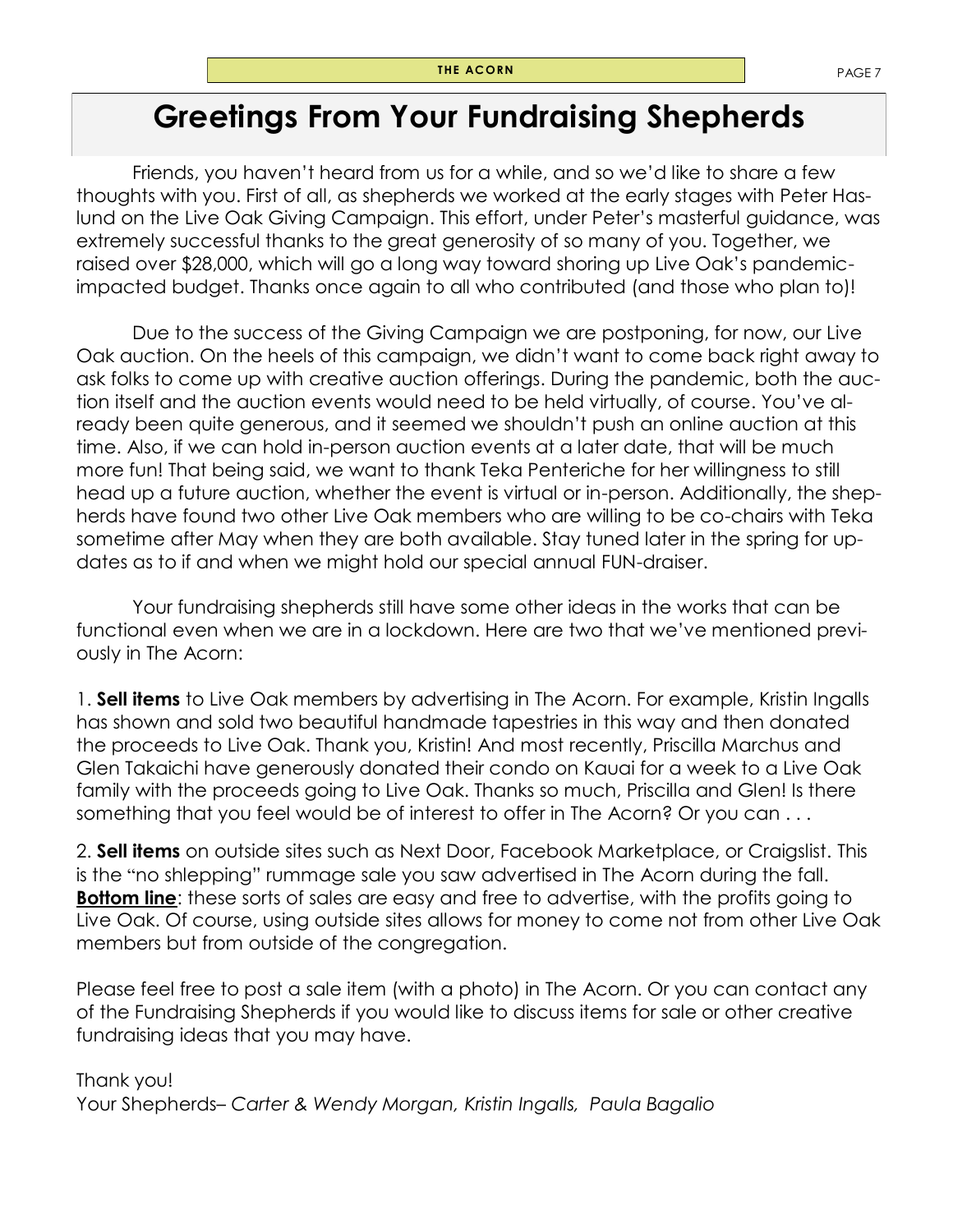# **COVID-19 Vaccination Update**

There are a couple of big, positive changes to the Santa Barbara County COVID-19 vaccine situation this week!

First is the news that the US Food and Drug Administration (FDA) gave Emergency Use Authorization (EUA) for the Johnson & Johnson COVID-19 vaccine this past weekend. This vaccine is the third approved for use in the United States (the other two are the Pfizer/ BioNTech vaccine and the Moderna vaccine). It also has some characteristics that are very helpful. First, it is a single-dose vaccine, which is easier to schedule and also means that for the same amount of vaccine produced, twice as many people can get vaccinated compared to the Pfizer or Moderna vaccines (which both take two doses). Second, it can be stored at regular refrigeration temperatures -- no specialized freezer necessary. This expands the number of providers that can store the vaccine. It is also reported to have fewer side effects while still providing very high levels of protection against hospitalization and death. The pharmaceutical company Merck is going to help produce Johnson and Johnson's vaccine, further increasing the vaccine supply.

In addition, the groups eligible for vaccination in Santa Barbara County have also expanded. They now include agricultural and food industry workers, those working in education and child care, and emergency responders, as well as anyone who is 65 years old or older and health care workers. Because the supply of vaccine is still very limited, 30% of vaccine in the county will be reserved for the newly eligible groups, many of whom will receive their vaccines in special vaccination clinics. Not everyone who wants to be vaccinated will be able to get a vaccine right away, but appointments should become easier and easier to get as the supply of vaccine increases. At this point, people will probably not be able to choose which vaccine they receive -- you will get whatever is available at time of your appointment. The good news is that all the vaccines available in the US are very effective at preventing hospitalization and death from COVID-19.

As the vaccine (and pandemic) situation is changing constantly, this information will be updated weekly in the Acorn.

### **Who can get the vaccine in Santa Barbara County at this time?**

Health care workers (and others in similar roles); AND

People who are 65 years old or older; AND

### **Workers in the agricultural/food, education/childcare, and emergency responder industry sectors**

### **Where can people get the vaccine?**

People are encouraged to first contact their primary health care provider to see if they are giving the vaccine to their patients.

Many local pharmacies also offer vaccination appointments

Local hospitals and larger clinics are also offering vaccination appointments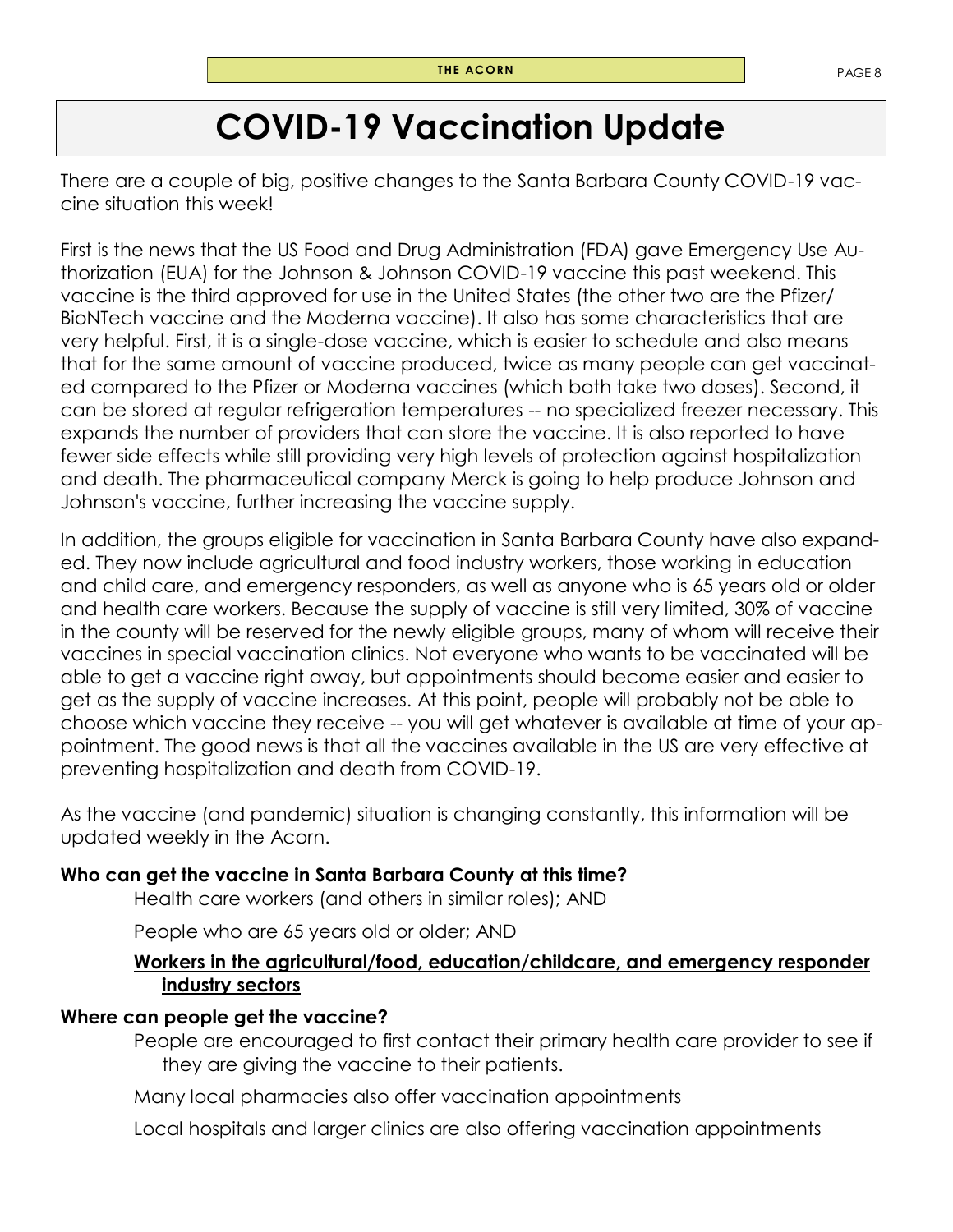# **COVID-19 Vaccination Update**

### **How can I make an appointment?**

- Visit the Public Health Department's vaccine website [\(https://](https://publichealthsbc.org/vaccine/) [publichealthsbc.org/vaccine/\)](https://publichealthsbc.org/vaccine/) for links to scheduling sites for a wide range of vaccine providers, including area hospitals, special clinics, and pharmacies offering vaccination.
- If you are not able to go online or need additional assistance, you can call 2-1-1, select your language preference, then select option 4 to be transferred to an operator who can help you make an appointment.
- Cottage Hospital has a website with information on their vaccine clinic here: <https://www.cottagehealth.org/coronavirus-covid-19/>
- Lompoc Valley Medical Center is providing vaccinations to residents of the Lompoc Valley; more information can be found at: [https://lompocvmc.com/health-wellness/diseases](https://lompocvmc.com/health-wellness/diseases-conditions/coronavirus/vaccinations)[conditions/coronavirus/vaccinations](https://lompocvmc.com/health-wellness/diseases-conditions/coronavirus/vaccinations)
- Patients of Sansum Clinic should contact Sansum for more information about vaccine appointments: <https://covid19.sansumclinic.org/vaccine#info>
- Marian Regional Medical Center in Santa Maria is also offering vaccination appointments. More information can be found here: [https://www.dignityhealth.org/central](https://www.dignityhealth.org/central-coast/locations/marianregional/coronavirus)[coast/locations/marianregional/coronavirus](https://www.dignityhealth.org/central-coast/locations/marianregional/coronavirus)

### **After vaccination:**

Remember that you will still need to practice social distancing, wear a face cover, and take standard COVID-19 precautions after you are vaccinated and until the pandemic has subsided (though it sounds like the CDC is drafting guidelines for people who have been fully vaccinated and may release them later this week -- [see this article in Politico\)](https://www.politico.com/news/2021/03/02/cdc-draft-guidelines-for-vaccinated-americans-472451). We do need to remember that right now being vaccinated is very much a privilege, one that most people in our community do not have at this time. We can help keep them safe by continuing to follow COVID-19 precautions. Let's keep taking care of each other -- until we are all taken care of.

If you have specific questions, please contact Kendra Wise at [kendrawise@gmail.com.](mailto:kendrawise@gmail.com)

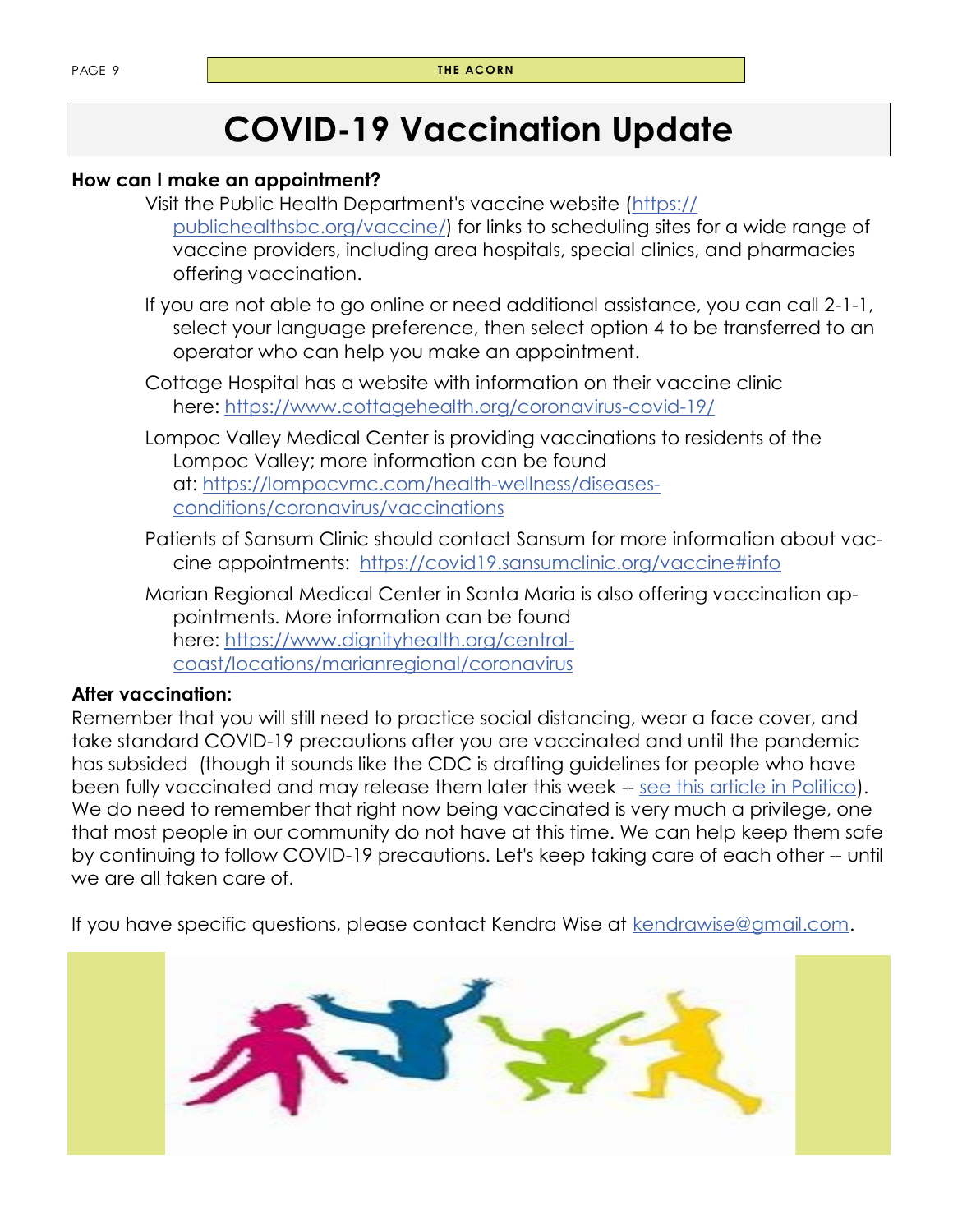# **Healing Justice Santa Barbara: March 7 Half-Basket**

This week's half-basket collection will be donated to Healing Justice Santa Barbara, formerly known as Black Lives Matter SB.

Their mission statement reads:

# *Healing Justice Santa Barbara aspires to uplift all Black/African-Americans to affirm that they are deserving of safety, love, equity, respect, and joy.*

GOALS include:

- creation of a Black/African-American Cultural Resource Center,
- the protection and preservation of black landmarks such as

[St. Paul African Methodist Episcopal Church](https://www.noozhawk.com/article/choosing_santa_barbaras_historic_resources_st._pauls_ame_church)

- funding for an annual Juneteenth celebration;
- a council declaration that racism is a public health emergency.

Please consider your generous support of this worthwhile organization.

## **For more information about the organization please visit [hjsb.org.](http://hjsb.org/)**

# **Food Collection During Sheltering in Place**

Thanks so much to those of you who have generously contributed food to the Santa Barbara Food Bank. As you probably know, this is a terrific organization that is filling an even larger-than-usual need in our community. We are glad to have Live Oak support their efforts!

**Items that are particularly appreciated include**: canned goods such as tuna, fruit, beans, and soups; peanut butter; pasta; rice; cereal. We will gather items every Monday.

You can donate food in one of three ways any day of the week:

- You can drop off donations in boxes that we have put out at Live Oak on the patio just outside of the cottage;
- You can drop off in a box we have left outside of our front door at home: 6542 Camino Caseta in Goleta; or
- You can get in touch with us via email (morganfamily 1@cox.net) for a pickup at your home. Just leave food donations in a bag (preferably paper) outside of your door.

Thanks for your support of families in our community! -Carter and Wendy Morgan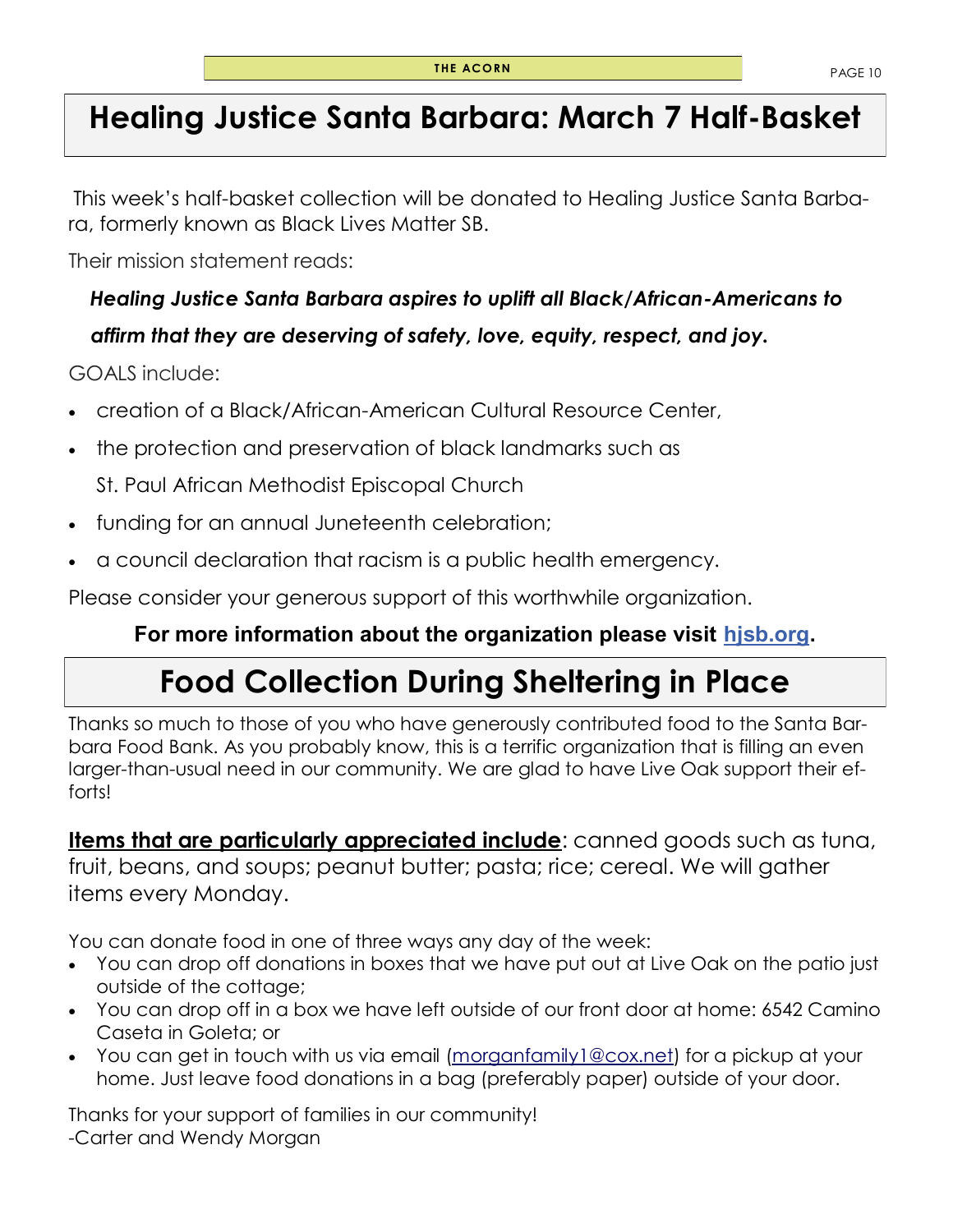

**Chalice is excited to invite California Central Coast cluster Unitarian Universalist Congregations to join us for a four-part online workshop series**

# **Witnessing Whiteness: The Need to Talk About Race and How to Do It**

with

Shelly Tochluk, Ph.D. Thursdays, April  $1^\text{st}$ ,  $8^\text{th}$ ,  $15^\text{th}$  and 22 $^\text{nd}$  - 7:00-8:30 p.m.



This interactive workshop series will offer foundational grounding and skills-building practice opportunities for engaging in challenging conversations about race.

### **4/1** -**Foundations**

 **\***Know Thyself: Self-assessment and framework for engaging with other white people about racism **\***Context Analysis: Critical awareness when engaging across race

### **4/8** -**Becoming a Bridge**

 **\***Developing "bothand" thinking as a tool

**\***The RACE Method, from the White Ally Toolkit

### **4/15-Engaging in Difficult Conversations**

 **\***Strategies for effective engagement with family, friends, and coworkers

### **4/22-Developing our Emotional Capacity to Engage**

 **\***Reducing Ego, Listening to the Radical

**Shelly Tochluk**, Ph.D., author of *Witnessing Whiteness,* is an educator with a background in psychology who spent years as a researcher, counselor, and teacher in California's public schools. Dr. Tochluk works with AWARE-LA (Alliance of White Anti-Racists Everywhere-Los Angeles) and trains teachers as a Professor of Education at Mount Saint Mary's University-Los Angeles.

This workshop series is being offered to California Unitarian Universalist congregation members and friends committed to dismantling racism.

To help defray costs, a total donation of \$20 per household is requested.

However, no one will be turned away for lack of funds. Maximum participants: 200.

**Please register in advance here:** http://bit.ly/WitnessingWhitenessWorkshopSeriesChaliceUU

Our Chalice mission: *To nurture spiritually courageous people who transform the world through justice and compassion.*